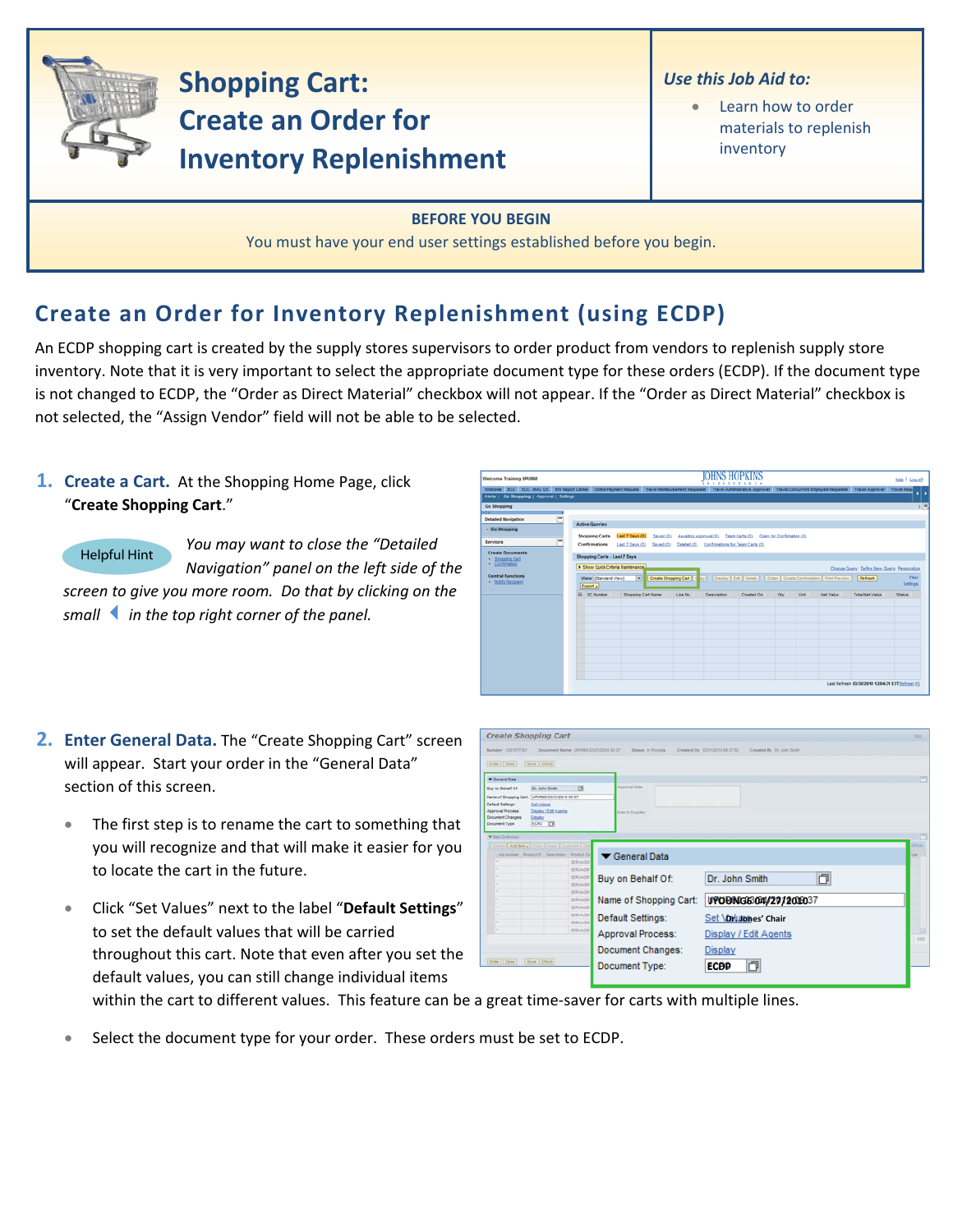#### Helpful Hint

*When the "Change Default Settings" dialog box*

*appears, you won't see all of the tabs that are available to you. Either stretch the box horizontally so that all of the tabs appear, or just click on the white file folder to display a list of the available tabs.*

| <b>Change Default Settings</b> |                                                                                                       |
|--------------------------------|-------------------------------------------------------------------------------------------------------|
|                                | Your data will be transferred to all new items, items already in the shopping cart will be unchanged. |
| Item Basic Data                | <b>Internal Note</b><br>Account Assignment                                                            |
|                                | ✔ Item Basic Data                                                                                     |
| Buy on Behalf of:              | Dr. John Smith<br>n<br>Account Assignment                                                             |
| Goods Recipient:               | <b>Internal Note</b><br>Dr. John Smith                                                                |
| Product Category:              | Delivery Address / Performance Location<br>SERVAGMT                                                   |
| Purchase Group:                | Judith Zimmer - Purchasing Grp 32 JHU                                                                 |
| Company Code:                  | JOHNS HOPKINS ENTERPHT                                                                                |
| Location / Plant:              | JHU Service Provider<br><b>JHLI Service Provider</b>                                                  |
| Storage Location:              | 门<br>Storage Location                                                                                 |
|                                | Cancel<br>ок                                                                                          |

- **3. Enter Item Data.** Go to the first line in the order and start entering the order information. You'll work your way across the line for each item *before you press Enter*. Note that if you set up the default cart settings, much of this information will already be populated for you.
	- Start with the "**Product ID**" field. Enter the SAP Product ID code. Note that the Product ID number drives the cost assignment, so you don't need to worry about that part of the order.

| T General Date                                |                  |                            |                                                       |                              |       |            |             |                 |   |   |                                                                                                                          |                 |
|-----------------------------------------------|------------------|----------------------------|-------------------------------------------------------|------------------------------|-------|------------|-------------|-----------------|---|---|--------------------------------------------------------------------------------------------------------------------------|-----------------|
| Buy an Bishart Of                             |                  | Dr. John Smith             | 西                                                     | Approvat Note                |       |            |             |                 |   |   |                                                                                                                          |                 |
| Name of Shopping Cart. UPURED ESQ1/2010 09:37 |                  |                            |                                                       |                              |       |            |             |                 |   |   |                                                                                                                          |                 |
| Dataut Samiya                                 | <b>DATVINGER</b> |                            |                                                       |                              |       |            |             |                 |   |   |                                                                                                                          |                 |
| Approval Process.                             |                  | <b>Dazes / Edit Agents</b> |                                                       | <b>Sale in Suppler</b>       |       |            |             |                 |   |   |                                                                                                                          |                 |
| Document Changes:                             | <b>CALIFI</b>    |                            |                                                       |                              |       |            |             |                 |   |   |                                                                                                                          |                 |
| Document Type:                                | 100 19           |                            |                                                       |                              |       |            |             |                 |   |   |                                                                                                                          |                 |
|                                               |                  |                            |                                                       |                              |       |            |             |                 |   |   |                                                                                                                          |                 |
| * fen Dienver                                 |                  |                            |                                                       |                              |       |            |             |                 |   |   |                                                                                                                          |                 |
|                                               |                  |                            | Detroit E Add here's Comp of Form & Dealers & Detroit |                              |       |            |             |                 |   |   |                                                                                                                          | Titler Selfring |
|                                               |                  |                            |                                                       |                              |       |            |             |                 |   |   |                                                                                                                          |                 |
|                                               |                  |                            | Line Number Product D Description Product Category    | Product Category Description |       |            |             |                 |   |   | Quantity Unit Het-Price-/Limit Per Currency Delivery-Date Niches Attachments Account-Assignment Bert-Status DocumentType |                 |
| ٠                                             |                  |                            | SERVAGNT                                              | SERVICE AGREEMENTS           | 1,000 | 0.00 1 USD |             | 03/31/2010      | ٠ | a |                                                                                                                          |                 |
|                                               |                  |                            | <b>SERVITATION</b>                                    | <b>MENTOS ENGLISHMENT</b>    | 1,000 | 17.00      | <b>TANK</b> | <b>MOLIVIER</b> |   |   |                                                                                                                          |                 |
|                                               |                  |                            | <b>SERVAGNT</b>                                       | SERVEY AGREEMENTS            | 1,658 | 3.35       | 1,189       | ESS10916        |   |   |                                                                                                                          |                 |
|                                               |                  |                            | <b>SERVADUT</b>                                       | SERVICE AGREEMENTS           | 1.000 | 8.00       | 1:150       | 03/31/2010      | ٠ |   |                                                                                                                          |                 |
|                                               |                  |                            | SERVADAT                                              | SERVICE ADRESSENTS           | 1,500 | 0.00       | 11120       | 55/31/2010      | ٠ |   |                                                                                                                          |                 |
|                                               |                  |                            | <b>SERVACUT</b>                                       | <b>GERVICE ADRESSENTS</b>    | 3,600 | 8.00       | 11000       | 8301/2010       | ٠ |   |                                                                                                                          |                 |
|                                               |                  |                            | <b>SERVAGNT</b>                                       | SERVICE AGREEMENTS           | 1,000 | 0.00       | 1.150       | 03/21/2010      |   |   |                                                                                                                          |                 |
|                                               |                  |                            | SERVADIT                                              | <b>BERVICE ASPEEMENTS</b>    | 1,303 | 8.00       | 1.4055      | 65/31/2010      |   |   |                                                                                                                          |                 |
|                                               |                  |                            | SERVADUT                                              | SERVICE ADRESSENTS           | 1,000 | 0.00       | 1.1 1992    | 03/31/2010      |   |   |                                                                                                                          |                 |
|                                               |                  |                            | <b>SERVAGNT</b>                                       | <b>SERVICE AGREEMENTS</b>    | 1.332 | E.BE       | 11,953      | 63/31/2010      |   |   |                                                                                                                          |                 |

|      |                 | Line Number Product ID Description Product Category Product Category Description Quantity Unit Net Price / Limit Per Currency Delivery Date Notes Attachments Account Assignment Item Status DocumentType |  |  |                         |  |  |  |
|------|-----------------|-----------------------------------------------------------------------------------------------------------------------------------------------------------------------------------------------------------|--|--|-------------------------|--|--|--|
| 1597 | <b>SERVAGMT</b> | SERVICE AGREEMENTS                                                                                                                                                                                        |  |  | 0.00 1 USD 03/31/2010 0 |  |  |  |

- Enter the "**Quantity**." In this case, we entered 5.
- When you are all done, click "**Enter**" to apply your selections.

Helpful Hint! *Don't forget to click "Enter" when you have completed the line. That's the only way to make the order details appear!*

- **4. Item Details.** After you click Enter, the "**Details**" button will become active. Click it to display the details for the first line in your order. The first tab "Item Data" will automatically be displayed.
	- Click the checkbox labeled "**Order as Direct Material**."

|                                                                |                    |                                         |                                                                                                                               |                       |      |                               |               |                         |          |                           |                          |                                | F                       |
|----------------------------------------------------------------|--------------------|-----------------------------------------|-------------------------------------------------------------------------------------------------------------------------------|-----------------------|------|-------------------------------|---------------|-------------------------|----------|---------------------------|--------------------------|--------------------------------|-------------------------|
| Details   A Id fem a   Copy   Fasts   Dapkcate   Detete        |                    |                                         |                                                                                                                               |                       |      |                               |               |                         |          |                           |                          |                                | Filer Settings          |
|                                                                |                    | Product El Description Product Category | Product Category Description Cuantity Unit Test Price / Limit Per Currency Dalvery Date Nates: Attachments Account Assignment |                       |      |                               |               |                         |          |                           |                          | <b>Ben Status DocumentType</b> |                         |
| ٠                                                              | Chil               | 58000000                                | <b>FURNITURE</b>                                                                                                              |                       | t EA | 0.00                          | <b>USO</b>    | 04/05/2010              |          |                           | Cost Carner (1010289732) | <b>M Process ECPO</b>          |                         |
| $\bullet$                                                      |                    | SERVAGNT                                | SERVICE AGREEMENTS                                                                                                            | 1.000                 |      | 0.05                          | $t$ $\cup$ 50 | 02/31/2018              |          |                           |                          |                                |                         |
| ٠                                                              |                    | SERVAGM?                                | SERVICE AGREEMENTS                                                                                                            | 1,000                 |      | 0.00                          | 1.1050        | 83/31/2018              | ٠        |                           |                          |                                |                         |
| ٠                                                              |                    | SERVADAT                                | SERVICE AGREEMENTS                                                                                                            | 1,000                 |      | 0.05                          | $1$ $150$     | 03/31/2010              | ٠        |                           |                          |                                |                         |
| ۰                                                              |                    | <b>SERVAGUT</b>                         | SERVICE AGREEMENTS                                                                                                            | 1,000                 |      | 0.00                          | t.150         | 01021030                | ٠        |                           |                          |                                |                         |
| ٠                                                              |                    | SERVAGNY                                | <b>SERVICE AGREEMENTS</b>                                                                                                     | 1.000                 |      | 0.00                          | $1 - 1/50$    | 01021010                | ٠        |                           |                          |                                |                         |
| ×                                                              |                    | <b>SERVAGN?</b>                         | SERVICE AGREEMENTS                                                                                                            | 1.000                 |      | 0.00                          | 1.150         | 03/31/2010              | $\theta$ |                           |                          |                                |                         |
| ×                                                              |                    | <b>SERVAGNT</b>                         | SERVICE AGREEMENTS                                                                                                            | 1.000                 |      | 0.00                          | 1 1/30        | 03/21/2910              |          |                           |                          |                                |                         |
| ٠                                                              |                    | SERVAGNT                                | SERVICE AGREEMENTS                                                                                                            | 1.000                 |      | 0.00                          | 1.150         | 03/31/2010              |          |                           |                          |                                |                         |
| ٠                                                              |                    | SERVADNT                                | SERVICE AGREEMENTS                                                                                                            | 1,000                 |      | 0.00                          | 1.150         | 03/31/2010              | ٠        |                           |                          |                                |                         |
| (1) 11 Details for item 1 Chair                                |                    |                                         |                                                                                                                               |                       |      |                               |               |                         |          |                           |                          |                                |                         |
|                                                                |                    |                                         |                                                                                                                               |                       |      |                               |               |                         |          |                           |                          |                                |                         |
| <b>Bank Data</b><br><b>Identification</b>                      | Account Assignment | <b>Notes and Attachments</b>            | Delivery Address/Ferformance Location Sources of Suzuly / Service Agents                                                      |                       |      | Currency, Values, and Pricing |               |                         |          | Approval Process Overview |                          |                                |                         |
|                                                                |                    |                                         |                                                                                                                               | Order Quantity / Unit |      |                               |               | <b>TTI EACH</b><br>1 EA |          |                           |                          |                                |                         |
|                                                                |                    | Material                                |                                                                                                                               |                       |      |                               |               |                         |          |                           |                          |                                | $\overline{\mathbf{x}}$ |
|                                                                |                    | 1597                                    |                                                                                                                               |                       |      |                               |               |                         |          |                           |                          |                                |                         |
|                                                                |                    |                                         | PAD EGGCRATE 2-1/2                                                                                                            |                       |      |                               |               |                         |          |                           |                          |                                |                         |
|                                                                |                    |                                         |                                                                                                                               |                       |      |                               |               |                         |          |                           |                          |                                |                         |
| Item Type:<br>Product ID:<br>Description:<br>Product Category: |                    | 42440000                                |                                                                                                                               |                       |      |                               |               | PATIENT SUPPL & DISP    |          |                           |                          |                                |                         |